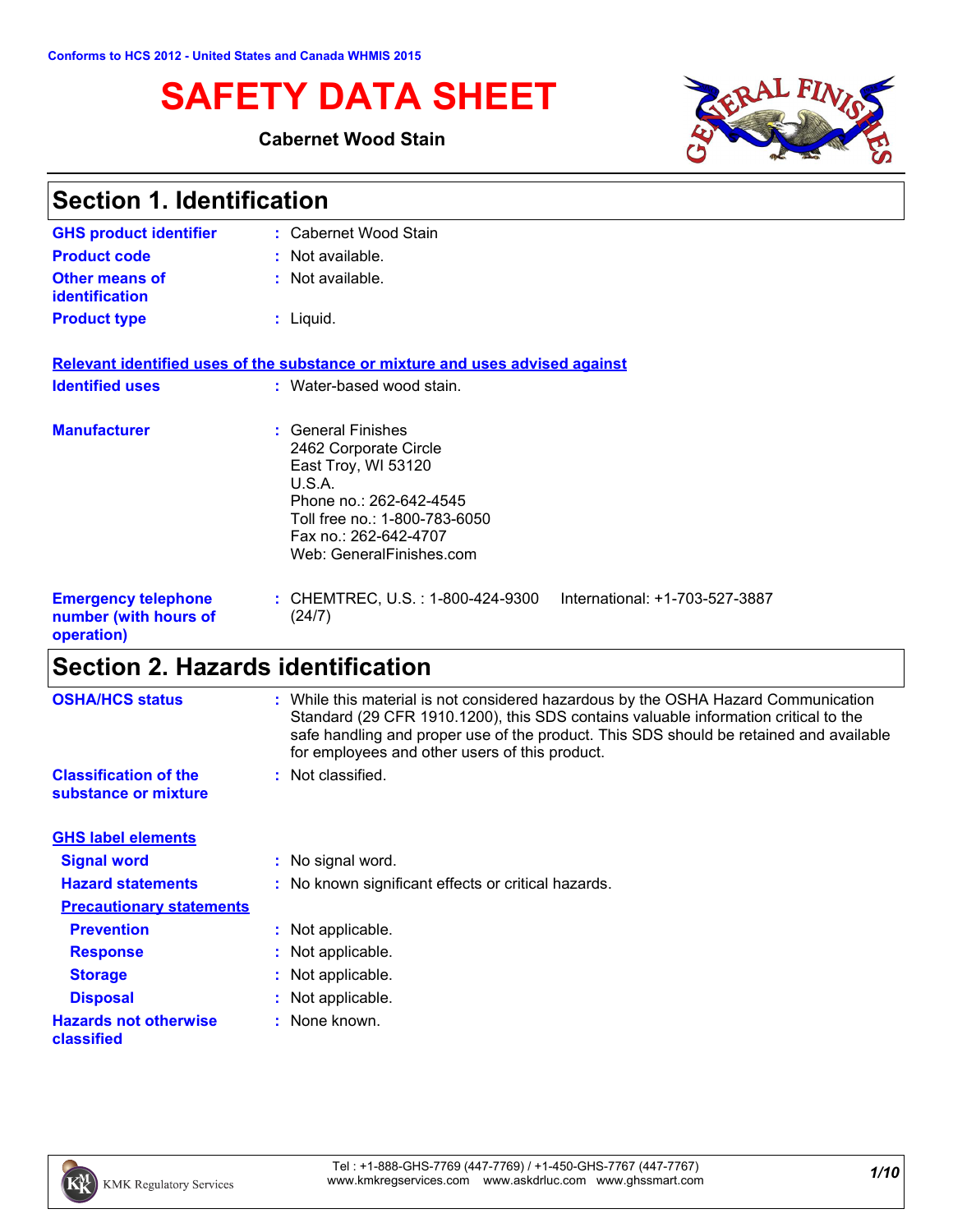

### **Section 3. Composition/information on ingredients**

**Substance/mixture :**

- Mixture
- **Other means of identification**
- **:** Not available.
- Propane-1,2-diol ≥1 ≤3 57-55-6 **Ingredient name % CAS number**

Any concentration shown as a range is to protect confidentiality or is due to batch variation.

**There are no additional ingredients present which, within the current knowledge of the supplier and in the concentrations applicable, are classified as hazardous to health or the environment and hence require reporting in this section.**

**Occupational exposure limits, if available, are listed in Section 8.**

### **Section 4. First aid measures**

**Description of necessary first aid measures**

| <b>Eye contact</b>  | : Immediately flush eyes with plenty of water, occasionally lifting the upper and lower<br>eyelids. Check for and remove any contact lenses. Get medical attention if irritation<br>occurs.                                                                                                                                                            |
|---------------------|--------------------------------------------------------------------------------------------------------------------------------------------------------------------------------------------------------------------------------------------------------------------------------------------------------------------------------------------------------|
| <b>Inhalation</b>   | : Remove victim to fresh air and keep at rest in a position comfortable for breathing. Get<br>medical attention if symptoms occur.                                                                                                                                                                                                                     |
| <b>Skin contact</b> | : Flush contaminated skin with plenty of water. Get medical attention if symptoms occur.                                                                                                                                                                                                                                                               |
| <b>Ingestion</b>    | : Wash out mouth with water. Remove victim to fresh air and keep at rest in a position<br>comfortable for breathing. If material has been swallowed and the exposed person is<br>conscious, give small quantities of water to drink. Do not induce vomiting unless<br>directed to do so by medical personnel. Get medical attention if symptoms occur. |

#### **Most important symptoms/effects, acute and delayed**

| <b>Potential acute health effects</b> |                                                     |
|---------------------------------------|-----------------------------------------------------|
| Eye contact                           | : No known significant effects or critical hazards. |
| <b>Inhalation</b>                     | : No known significant effects or critical hazards. |
| <b>Skin contact</b>                   | : No known significant effects or critical hazards. |
| <b>Ingestion</b>                      | : No known significant effects or critical hazards. |
| Over-exposure signs/symptoms          |                                                     |
| Eye contact                           | : No known significant effects or critical hazards. |
| <b>Inhalation</b>                     | : No known significant effects or critical hazards. |
| <b>Skin contact</b>                   | : No known significant effects or critical hazards. |
| <b>Ingestion</b>                      | : No known significant effects or critical hazards. |

#### **Indication of immediate medical attention and special treatment needed, if necessary**

| <b>Notes to physician</b>         | : Treat symptomatically. Contact poison treatment specialist immediately if large<br>quantities have been ingested or inhaled. |
|-----------------------------------|--------------------------------------------------------------------------------------------------------------------------------|
| <b>Specific treatments</b>        | : No specific treatment.                                                                                                       |
| <b>Protection of first-aiders</b> | No action shall be taken involving any personal risk or without suitable training.                                             |

#### **See toxicological information (Section 11)**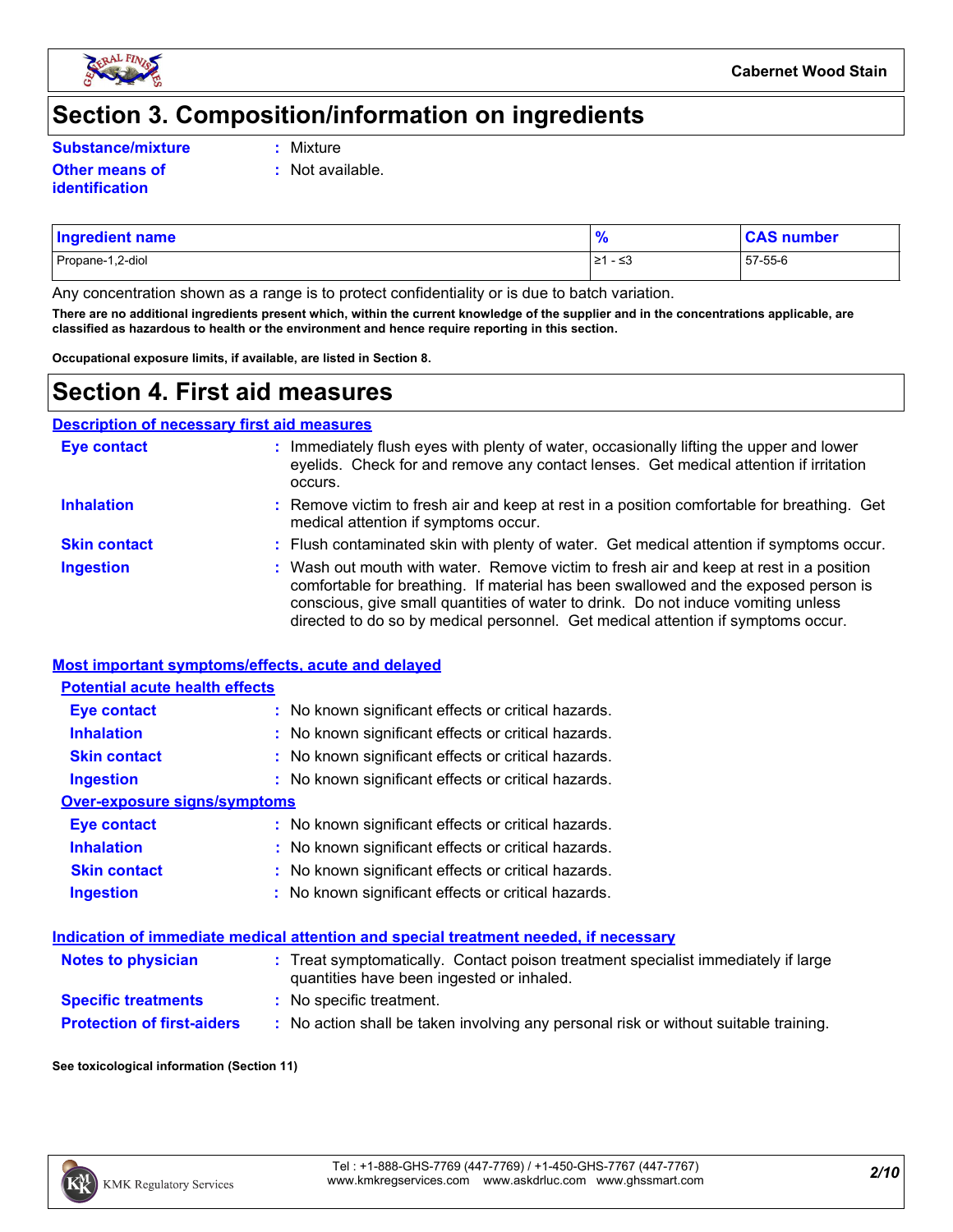

# **Section 5. Fire-fighting measures**

| <b>Extinguishing media</b>                               |                                                                                                                                                                                                     |
|----------------------------------------------------------|-----------------------------------------------------------------------------------------------------------------------------------------------------------------------------------------------------|
| <b>Suitable extinguishing</b><br>media                   | $\therefore$ In case of fire, use water spray (fog), foam, dry chemical or CO <sub>2</sub> .                                                                                                        |
| <b>Unsuitable extinguishing</b><br>media                 | : None known.                                                                                                                                                                                       |
| <b>Specific hazards arising</b><br>from the chemical     | : In a fire or if heated, a pressure increase will occur and the container may burst.                                                                                                               |
| <b>Hazardous thermal</b><br>decomposition products       | : Decomposition products may include the following materials:<br>carbon dioxide<br>carbon monoxide                                                                                                  |
| <b>Special protective actions</b><br>for fire-fighters   | : Promptly isolate the scene by removing all persons from the vicinity of the incident if<br>there is a fire. No action shall be taken involving any personal risk or without suitable<br>training. |
| <b>Special protective</b><br>equipment for fire-fighters | : Fire-fighters should wear appropriate protective equipment and self-contained breathing<br>apparatus (SCBA) with a full face-piece operated in positive pressure mode.                            |

### **Section 6. Accidental release measures**

|                                                              | <b>Personal precautions, protective equipment and emergency procedures</b>                                                                                                                                                                                                                                                                                                                                                                                                                                                                                                                 |
|--------------------------------------------------------------|--------------------------------------------------------------------------------------------------------------------------------------------------------------------------------------------------------------------------------------------------------------------------------------------------------------------------------------------------------------------------------------------------------------------------------------------------------------------------------------------------------------------------------------------------------------------------------------------|
| For non-emergency<br>personnel                               | : No action shall be taken involving any personal risk or without suitable training.<br>Evacuate surrounding areas. Keep unnecessary and unprotected personnel from<br>entering. Do not touch or walk through spilled material. Put on appropriate personal<br>protective equipment.                                                                                                                                                                                                                                                                                                       |
|                                                              | For emergency responders : If specialized clothing is required to deal with the spillage, take note of any information in<br>Section 8 on suitable and unsuitable materials. See also the information in "For non-<br>emergency personnel".                                                                                                                                                                                                                                                                                                                                                |
| <b>Environmental precautions</b>                             | : Avoid dispersal of spilled material and runoff and contact with soil, waterways, drains<br>and sewers. Inform the relevant authorities if the product has caused environmental<br>pollution (sewers, waterways, soil or air).                                                                                                                                                                                                                                                                                                                                                            |
| <b>Methods and materials for containment and cleaning up</b> |                                                                                                                                                                                                                                                                                                                                                                                                                                                                                                                                                                                            |
| <b>Spill</b>                                                 | : Stop leak if without risk. Move containers from spill area. Prevent entry into sewers,<br>water courses, basements or confined areas. Wash spillages into an effluent treatment<br>plant or proceed as follows. Contain and collect spillage with non-combustible,<br>absorbent material e.g. sand, earth, vermiculite or diatomaceous earth and place in<br>container for disposal according to local regulations (see Section 13). Dispose of via a<br>licensed waste disposal contractor. Note: see Section 1 for emergency contact<br>information and Section 13 for waste disposal. |

# **Section 7. Handling and storage**

#### **Precautions for safe handling**

| <b>Protective measures</b>                              | : Put on appropriate personal protective equipment (see Section 8).                                                                                                                                                                                                    |
|---------------------------------------------------------|------------------------------------------------------------------------------------------------------------------------------------------------------------------------------------------------------------------------------------------------------------------------|
| <b>Advice on general</b><br><b>occupational hygiene</b> | : Eating, drinking and smoking should be prohibited in areas where this material is<br>handled, stored and processed. Workers should wash hands and face before eating,<br>drinking and smoking. See also Section 8 for additional information on hygiene<br>measures. |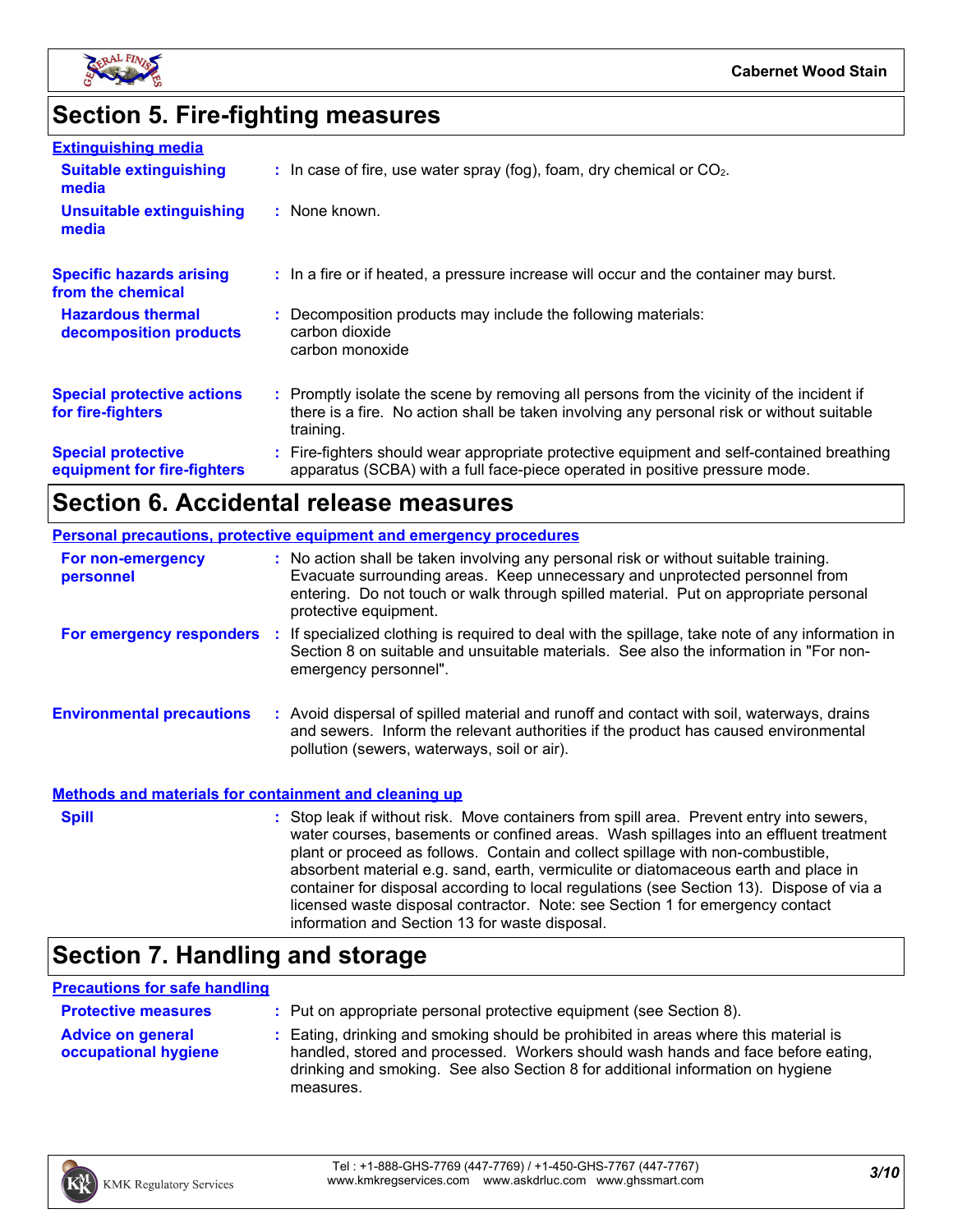

## **Section 7. Handling and storage**

|                          | <b>Conditions for safe storage, :</b> Store in accordance with local regulations. Store in original container protected from |
|--------------------------|------------------------------------------------------------------------------------------------------------------------------|
| including any            | direct sunlight in a dry, cool and well-ventilated area, away from incompatible materials                                    |
| <b>incompatibilities</b> | (see Section 10) and food and drink. Keep container tightly closed and sealed until                                          |
|                          | ready for use. Containers that have been opened must be carefully resealed and kept                                          |
|                          | upright to prevent leakage. Do not store in unlabeled containers. Use appropriate                                            |
|                          | containment to avoid environmental contamination. See Section 10 for incompatible                                            |
|                          | materials before handling or use.                                                                                            |

### **Section 8. Exposure controls/personal protection**

#### **Control parameters**

### **United States**

### **Occupational exposure limits**

| Ingredient name  | <b>Exposure limits</b>                                                    |
|------------------|---------------------------------------------------------------------------|
| Propane-1,2-diol | AIHA WEEL (United States, 10/2011).<br>TWA: 10 mg/m <sup>3</sup> 8 hours. |

#### **Canada**

#### **Occupational exposure limits**

| <b>Ingredient name</b> | <b>Exposure limits</b>                                                                                                                                                                                          |
|------------------------|-----------------------------------------------------------------------------------------------------------------------------------------------------------------------------------------------------------------|
| Propane-1,2-diol       | CA Ontario Provincial (Canada, 7/2015).<br>TWA: 10 mg/m <sup>3</sup> 8 hours. Form: Aerosol only<br>TWA: 155 mg/m <sup>3</sup> 8 hours. Form: Vapor and aerosol<br>TWA: 50 ppm 8 hours. Form: Vapor and aerosol |

| <b>Appropriate engineering</b><br><b>controls</b> | : Good general ventilation should be sufficient to control worker exposure to airborne<br>contaminants.                                                          |
|---------------------------------------------------|------------------------------------------------------------------------------------------------------------------------------------------------------------------|
| <b>Environmental exposure</b><br><b>controls</b>  | : Emissions from ventilation or work process equipment should be checked to ensure<br>they comply with the requirements of environmental protection legislation. |

| <b>Individual protection measures</b> |                                                                                                                                                                                                                                                                                                                                                                                                   |
|---------------------------------------|---------------------------------------------------------------------------------------------------------------------------------------------------------------------------------------------------------------------------------------------------------------------------------------------------------------------------------------------------------------------------------------------------|
| <b>Hygiene measures</b>               | : Wash hands, forearms and face thoroughly after handling chemical products, before<br>eating, smoking and using the lavatory and at the end of the working period.<br>Appropriate techniques should be used to remove potentially contaminated clothing.<br>Wash contaminated clothing before reusing. Ensure that eyewash stations and safety<br>showers are close to the workstation location. |
| <b>Eye/face protection</b>            | : Safety eyewear complying with an approved standard should be used when a risk<br>assessment indicates this is necessary to avoid exposure to liquid splashes, mists,<br>gases or dusts. If contact is possible, the following protection should be worn, unless<br>the assessment indicates a higher degree of protection: safety glasses with side-shields.                                    |
| <b>Skin protection</b>                |                                                                                                                                                                                                                                                                                                                                                                                                   |
| <b>Hand protection</b>                | : Chemical-resistant, impervious gloves complying with an approved standard should be<br>worn at all times when handling chemical products if a risk assessment indicates this is<br>necessary.                                                                                                                                                                                                   |
| <b>Body protection</b>                | : Personal protective equipment for the body should be selected based on the task being<br>performed and the risks involved and should be approved by a specialist before<br>handling this product.                                                                                                                                                                                               |
| <b>Other skin protection</b>          | : Appropriate footwear and any additional skin protection measures should be selected<br>based on the task being performed and the risks involved and should be approved by a<br>specialist before handling this product.                                                                                                                                                                         |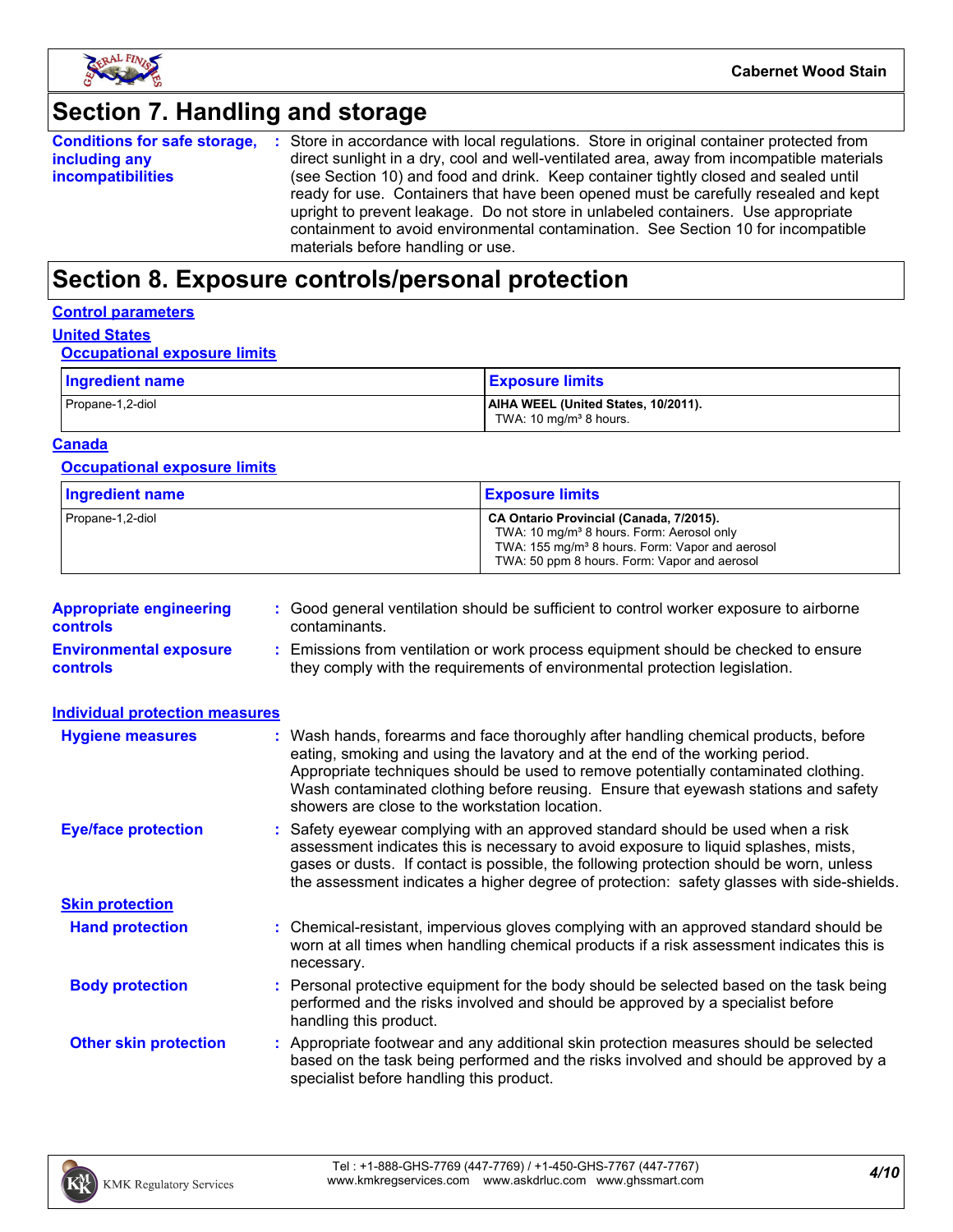

### **Section 8. Exposure controls/personal protection**

```
Respiratory protection :
```
Based on the hazard and potential for exposure, select a respirator that meets the appropriate standard or certification. Respirators must be used according to a respiratory protection program to ensure proper fitting, training, and other important aspects of use.

### **Section 9. Physical and chemical properties**

| <b>Appearance</b>                                 |                      |
|---------------------------------------------------|----------------------|
| <b>Physical state</b>                             | Liquid. [Viscous.]   |
| <b>Color</b>                                      | : Dark Red.          |
| Odor                                              | Not available.<br>t. |
| <b>Odor threshold</b>                             | Not available.       |
| рH                                                | 8 to 9               |
| <b>Melting point</b>                              | Not available.       |
| <b>Boiling point</b>                              | : Not available.     |
| <b>Flash point</b>                                | Not available.<br>t. |
| <b>Evaporation rate</b>                           | Not available.       |
| <b>Flammability (solid, gas)</b>                  | Not available.       |
| Lower and upper explosive<br>(flammable) limits   | : Not available.     |
| <b>Vapor pressure</b>                             | Not available.       |
| <b>Vapor density</b>                              | Not available.       |
| <b>Relative density</b>                           | 1.02<br>t.           |
| <b>Solubility</b>                                 | : Soluble in water.  |
| <b>Partition coefficient: n-</b><br>octanol/water | Not available.       |
| <b>Auto-ignition temperature</b>                  | $:$ Not available.   |
| <b>Decomposition temperature</b>                  | : Not available.     |
| <b>Viscosity</b>                                  | Not available.       |
| <b>VOC content</b>                                | 144.126 g/L<br>t     |
| Flow time (ISO 2431)                              | Not available.<br>۰  |

### **Section 10. Stability and reactivity**

| <b>Reactivity</b>                            | : No specific test data related to reactivity available for this product or its ingredients.              |
|----------------------------------------------|-----------------------------------------------------------------------------------------------------------|
| <b>Chemical stability</b>                    | : The product is stable.                                                                                  |
| <b>Possibility of hazardous</b><br>reactions | : Under normal conditions of storage and use, hazardous reactions will not occur.                         |
| <b>Conditions to avoid</b>                   | : Protect from freezing.                                                                                  |
| <b>Incompatible materials</b>                | : Reactive or incompatible with the following materials: oxidizing materials.                             |
| <b>Hazardous decomposition</b><br>products   | : Under normal conditions of storage and use, hazardous decomposition products should<br>not be produced. |

*5/10* Tel : +1-888-GHS-7769 (447-7769) / +1-450-GHS-7767 (447-7767) www.kmkregservices.com www.askdrluc.com www.ghssmart.com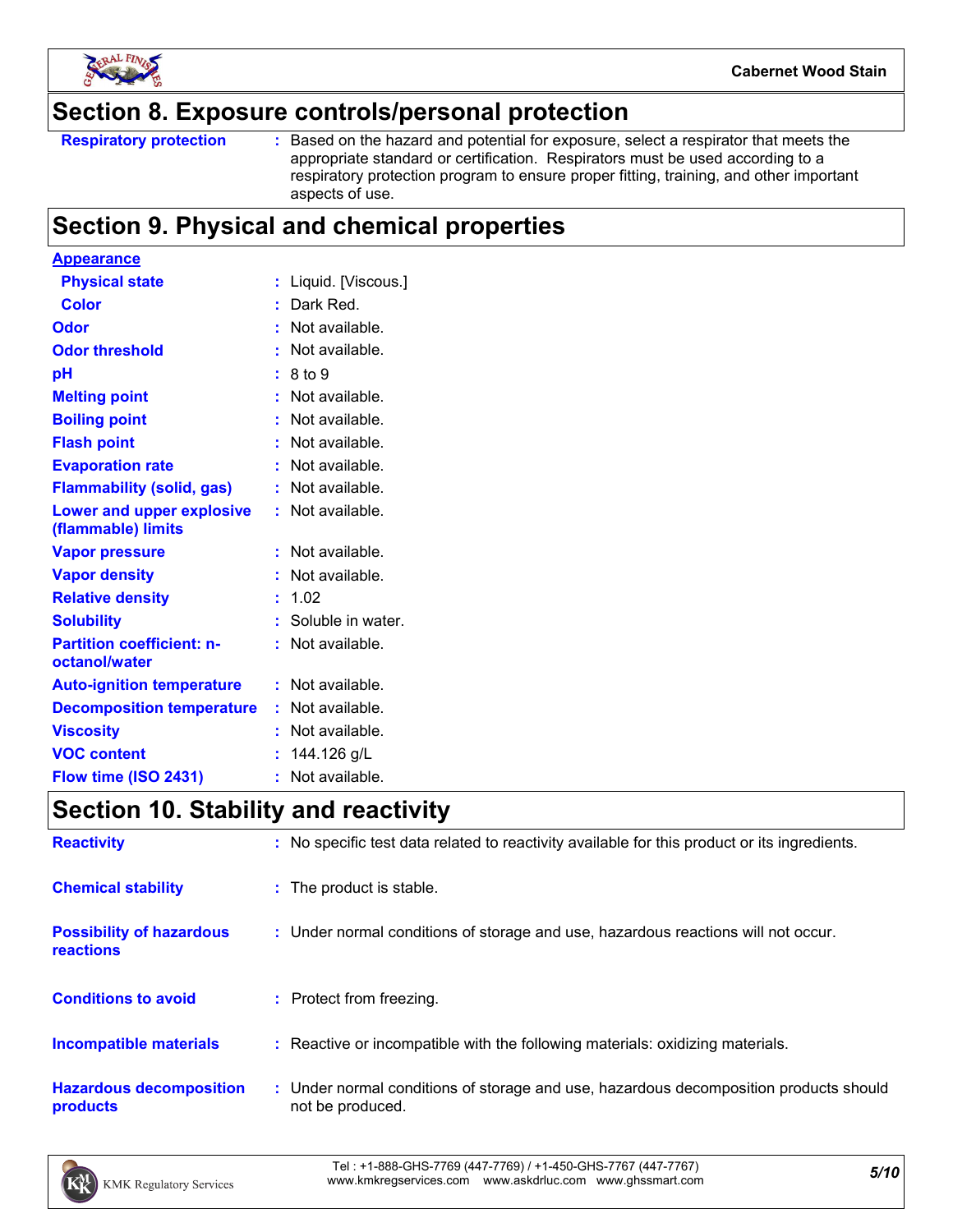

### **Section 11. Toxicological information**

### **Information on toxicological effects**

#### **Acute toxicity**

| <b>Product/ingredient name</b> | <b>Result</b>            | <b>Species</b> | <b>Dose</b>            | <b>Exposure</b> |  |
|--------------------------------|--------------------------|----------------|------------------------|-----------------|--|
| Propane-1,2-diol               | LD50 Dermal<br>LD50 Oral | Rabbit<br>Rat  | 20800 mg/kg<br>20 g/kg |                 |  |

#### **Irritation/Corrosion**

| <b>Product/ingredient name</b> | <b>Result</b>                                | <b>Species</b>   | <b>Score</b> | <u>  Exposure</u>         | <b>Observation</b> |
|--------------------------------|----------------------------------------------|------------------|--------------|---------------------------|--------------------|
| Propane-1,2-diol               | Eves - Mild irritant<br>Eves - Mild irritant | Rabbit<br>Rabbit |              | 24 hours 500 mg<br>100 mg |                    |
|                                |                                              |                  |              |                           |                    |

#### **Sensitization**

There is no data available.

#### **Mutagenicity**

There is no data available.

#### **Carcinogenicity**

There is no data available.

#### **Reproductive toxicity**

There is no data available.

#### **Teratogenicity**

There is no data available.

#### **Specific target organ toxicity (single exposure)**

There is no data available.

#### **Specific target organ toxicity (repeated exposure)**

There is no data available.

#### **Aspiration hazard**

There is no data available.

| Information on the likely<br>routes of exposure | : Dermal contact. Eye contact. Inhalation. Ingestion. |
|-------------------------------------------------|-------------------------------------------------------|
| <b>Potential acute health effects</b>           |                                                       |
| <b>Eye contact</b>                              | : No known significant effects or critical hazards.   |
| <b>Inhalation</b>                               | : No known significant effects or critical hazards.   |
| <b>Skin contact</b>                             | : No known significant effects or critical hazards.   |

#### **Ingestion :** No known significant effects or critical hazards.

|                    | Symptoms related to the physical, chemical and toxicological characteristics_ |
|--------------------|-------------------------------------------------------------------------------|
| <b>Eye contact</b> | : No known significant effects or critical hazards.                           |

- **Inhalation** No known significant effects or critical hazards. **:**
- **Skin contact Ingestion** No known significant effects or critical hazards. **:**
	- No known significant effects or critical hazards. **:**

#### **Delayed and immediate effects and also chronic effects from short and long term exposure**

| <b>Short term exposure</b>                   |                                                     |
|----------------------------------------------|-----------------------------------------------------|
| <b>Potential immediate</b><br><b>effects</b> | : No known significant effects or critical hazards. |
| <b>Potential delayed effects</b>             | : No known significant effects or critical hazards. |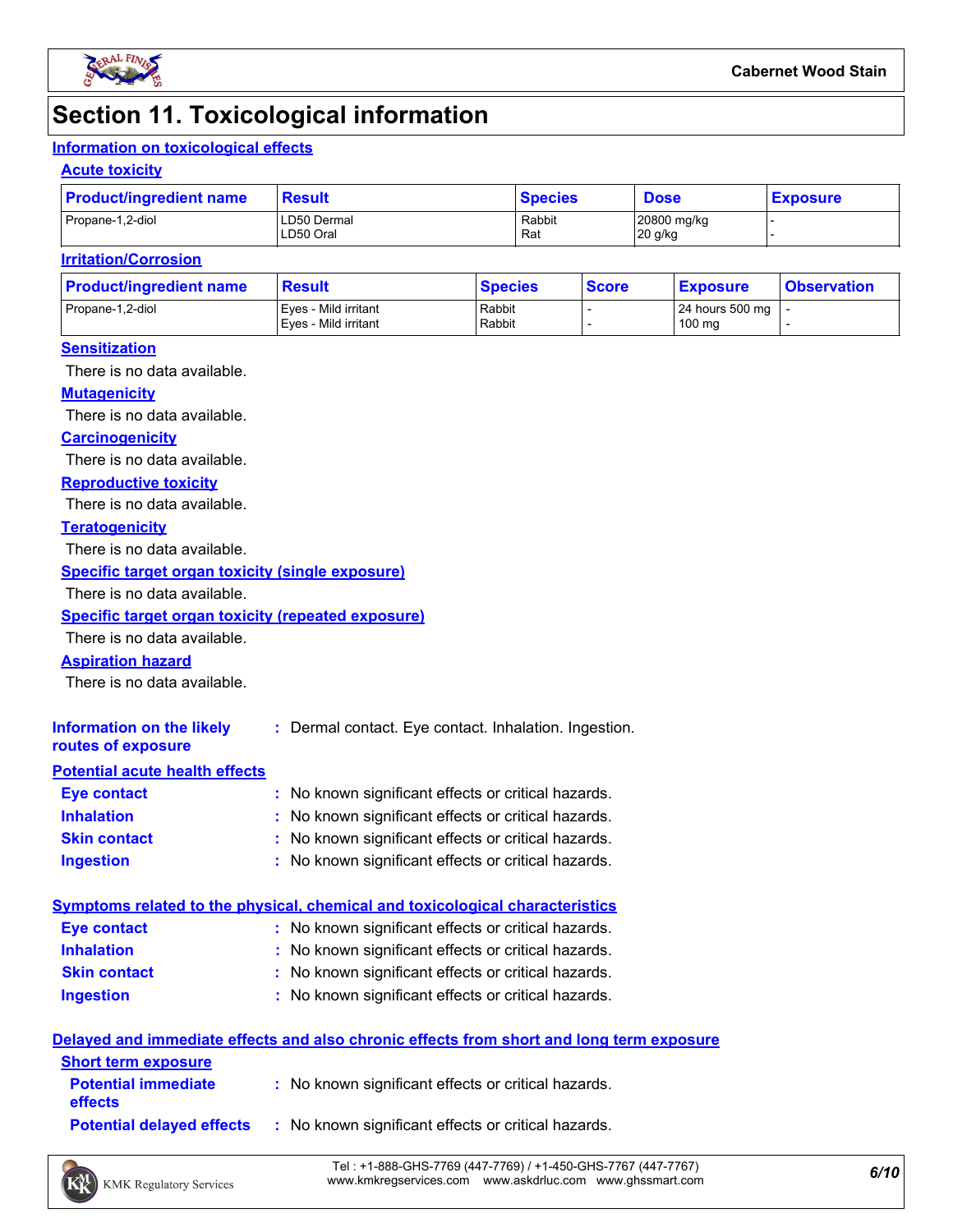

### **Section 11. Toxicological information**

| <b>Long term exposure</b>               |                                                     |
|-----------------------------------------|-----------------------------------------------------|
| <b>Potential immediate</b><br>effects   | : No known significant effects or critical hazards. |
| <b>Potential delayed effects</b>        | : No known significant effects or critical hazards. |
| <b>Potential chronic health effects</b> |                                                     |
| <b>General</b>                          | : No known significant effects or critical hazards. |
| <b>Carcinogenicity</b>                  | : No known significant effects or critical hazards. |
| <b>Mutagenicity</b>                     | : No known significant effects or critical hazards. |
| <b>Teratogenicity</b>                   | : No known significant effects or critical hazards. |
| <b>Developmental effects</b>            | : No known significant effects or critical hazards. |
| <b>Fertility effects</b>                | : No known significant effects or critical hazards. |

#### **Numerical measures of toxicity**

#### **Acute toxicity estimates**

There is no data available.

### **Section 12. Ecological information**

#### **Toxicity**

| <b>Product/ingredient name</b> | <b>Result</b>                       | <b>Species</b>                   | <b>Exposure</b> |
|--------------------------------|-------------------------------------|----------------------------------|-----------------|
| Propane-1,2-diol               | Acute EC50 >110 ppm Fresh water     | Daphnia - Daphnia magna          | 48 hours        |
|                                | Acute LC50 1020000 µg/L Fresh water | Crustaceans - Ceriodaphnia dubia | 48 hours        |
|                                | Acute LC50 710000 ug/L Fresh water  | Fish - Pimephales promelas       | 96 hours        |

#### **Persistence and degradability**

There is no data available.

#### **Bioaccumulative potential**

| <b>Product/ingredient name</b> | $LogPow$ | <b>DAC</b><br><b>DUI</b> | <b>Potential</b> |
|--------------------------------|----------|--------------------------|------------------|
| Propane-1,2-diol               | 07، ا    |                          | l low            |

#### **Mobility in soil**

| <b>Soil/water partition</b> | : Not available. |
|-----------------------------|------------------|
| <b>coefficient (Koc)</b>    |                  |

#### **Other adverse effects** : No known significant effects or critical hazards.

### **Section 13. Disposal considerations**

**Disposal methods :**

The generation of waste should be avoided or minimized wherever possible. Disposal of this product, solutions and any by-products should comply with the requirements of environmental protection and waste disposal legislation and any regional local authority requirements. Dispose of surplus and non-recyclable products via a licensed waste disposal contractor. Waste should not be disposed of untreated to the sewer unless fully compliant with the requirements of all authorities with jurisdiction. Waste packaging should be recycled. Incineration or landfill should only be considered when recycling is not feasible. This material and its container must be disposed of in a safe way. Empty containers or liners may retain some product residues. Avoid dispersal of spilled

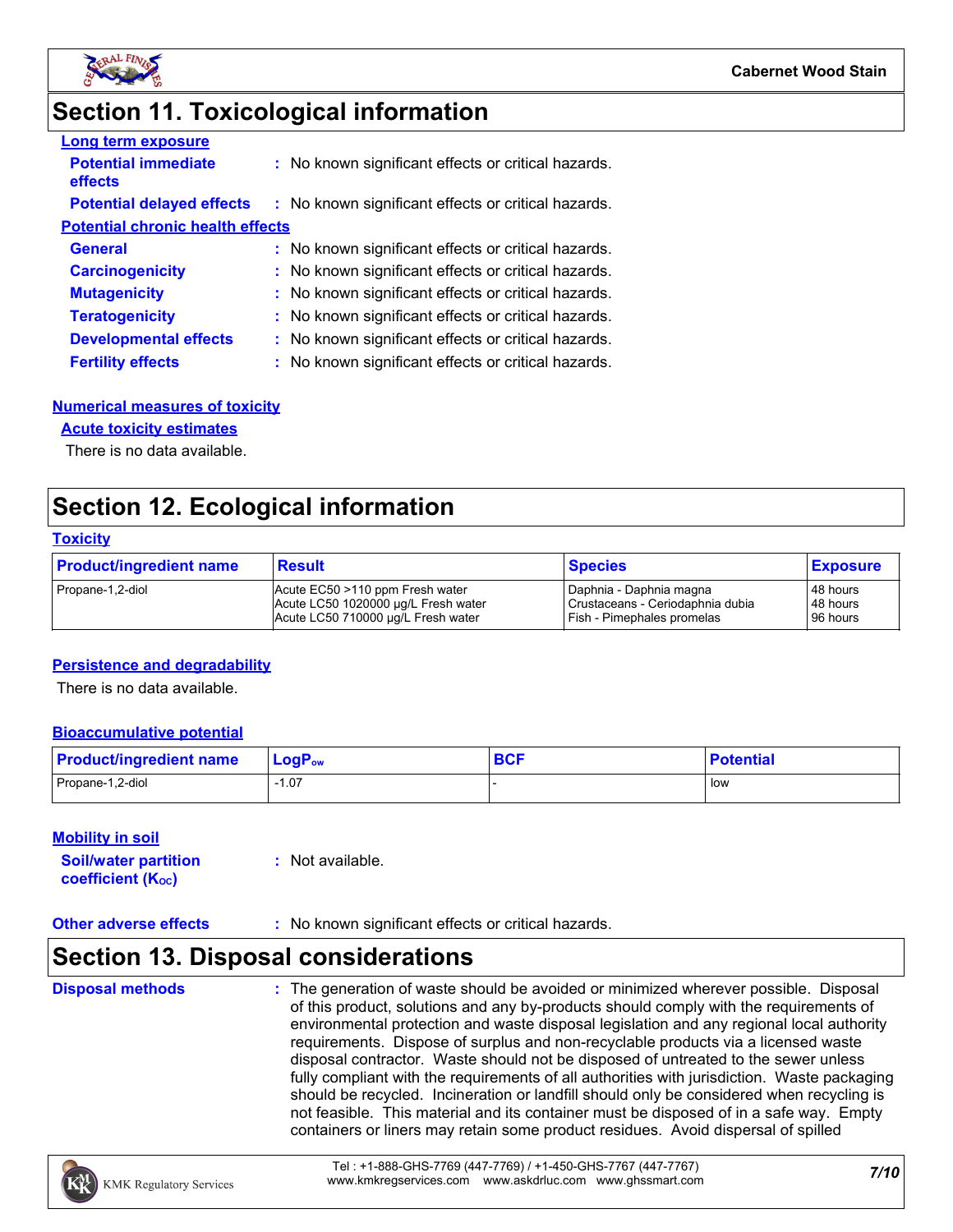

### **Section 13. Disposal considerations**

material and runoff and contact with soil, waterways, drains and sewers.

### **Section 14. Transport information**

|                                      | <b>DOT Classification</b> | <b>TDG Classification</b> | <b>IMDG</b>    | <b>IATA</b>    |
|--------------------------------------|---------------------------|---------------------------|----------------|----------------|
| <b>UN number</b>                     | Not regulated.            | Not regulated.            | Not regulated. | Not regulated. |
| <b>UN proper</b><br>shipping name    |                           |                           |                |                |
| <b>Transport</b><br>hazard class(es) |                           | -                         |                |                |
| <b>Packing group</b>                 |                           |                           |                |                |
| <b>Environmental</b><br>hazards      | No.                       | No.                       | No.            | No.            |

**AERG :** Not applicable.

**Special precautions for user Transport within user's premises:** always transport in closed containers that are **:** upright and secure. Ensure that persons transporting the product know what to do in the event of an accident or spillage.

### **Section 15. Regulatory information**

| <b>U.S. Federal regulations</b>                                                   | : TSCA 8(a) PAIR: Octamethylcyclotetrasiloxane; Poly(oxy-1,2-ethanediyl), $\alpha$ -[4-(1,1,3,3-<br>tetramethylbutyl)phenyl]- $\omega$ -hydroxy-; Poly(oxy-1,2-ethanediyl), $\alpha$ -[(1,1,3,3-<br>tetramethylbutyl)phenyl]-ω-hydroxy- |
|-----------------------------------------------------------------------------------|-----------------------------------------------------------------------------------------------------------------------------------------------------------------------------------------------------------------------------------------|
|                                                                                   | TSCA 8(a) CDR Exempt/Partial exemption: Not determined                                                                                                                                                                                  |
|                                                                                   | United States inventory (TSCA 8b): All components are listed or exempted.                                                                                                                                                               |
|                                                                                   | Commerce control list precursor: 2,2',2"-Nitrilotriethanol                                                                                                                                                                              |
|                                                                                   | Clean Water Act (CWA) 311: Propionic acid; Propylene oxide; Cyclohexane                                                                                                                                                                 |
| <b>Clean Air Act Section 112</b><br>(b) Hazardous Air<br><b>Pollutants (HAPS)</b> | : Listed                                                                                                                                                                                                                                |
| <b>Clean Air Act Section 602</b><br><b>Class I Substances</b>                     | : Not listed                                                                                                                                                                                                                            |
| <b>Clean Air Act Section 602</b><br><b>Class II Substances</b>                    | : Not listed                                                                                                                                                                                                                            |
| <b>DEA List I Chemicals</b><br>(Precursor Chemicals)                              | : Not listed                                                                                                                                                                                                                            |
| <b>DEA List II Chemicals</b><br><b>(Essential Chemicals)</b>                      | : Not listed                                                                                                                                                                                                                            |
| <b>SARA 302/304</b>                                                               |                                                                                                                                                                                                                                         |
| <b>Composition/information on ingredients</b>                                     |                                                                                                                                                                                                                                         |

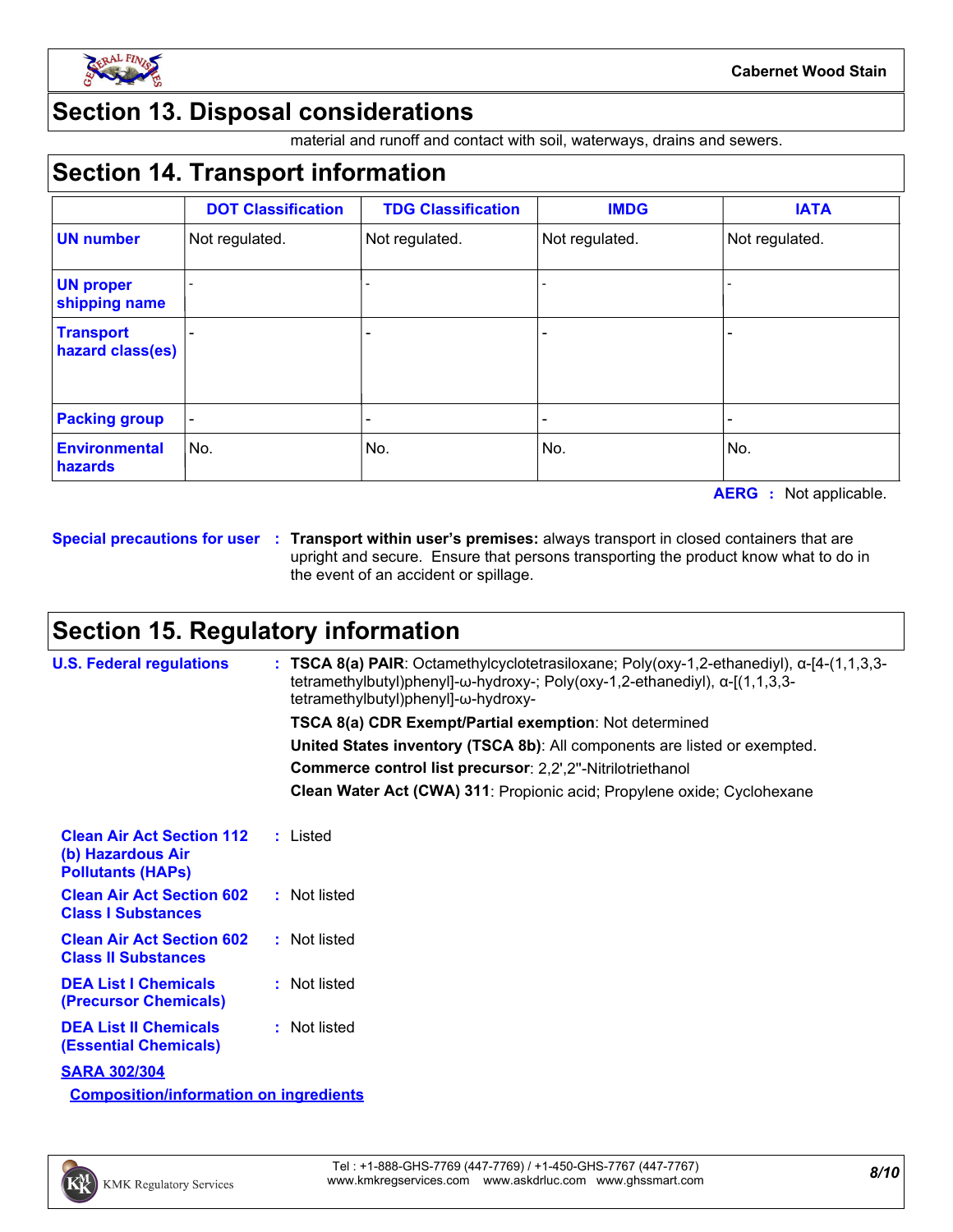

### **Section 15. Regulatory information**

|                 |            | <b>SARA 302 TPQ</b> |           | <b>SARA 304 RQ</b> |           |
|-----------------|------------|---------------------|-----------|--------------------|-----------|
| <b>Name</b>     | <b>EHS</b> | (lbs)               | (gallons) | (lbs)              | (gallons) |
| Hydrazine       | Yes.       | 1000                | 119.9     |                    | 0.12      |
| Ethylene oxide  | Yes.       | 1000                |           | 10                 |           |
| Propylene oxide | Yes.       | 10000               | 1444.3    | 100                | 14.4      |

**SARA 304 RQ :** 4112725.8 lbs / 1867177.5 kg [483584.4 gal / 1830566.2 L]

#### **SARA 311/312**

**Classification :** Not applicable.

#### **Composition/information on ingredients**

| <b>Name</b>      | <b>Classification</b>                            |
|------------------|--------------------------------------------------|
| Propane-1,2-diol | SERIOUS EYE DAMAGE/ EYE IRRITATION - Category 2A |

#### **SARA 313**

There is no data available.

### **State regulations**

**Massachusetts :**

- : None of the components are listed. **New York :** None of the components are listed.
- 
- **New Jersey :** The following components are listed: Propane-1,2-diol

**Pennsylvania :** The following components are listed: Propane-1,2-diol

#### **California Prop. 65**

**A WARNING**: This product can expose you to Ethylene oxide, which is known to the State of California to cause cancer and birth defects or other reproductive harm. This product can expose you to chemicals including Hydrazine, 1,4-Dioxane, Propylene oxide, which are known to the State of California to cause cancer, and Ethanediol, which is known to the State of California to cause birth defects or other reproductive harm. For more information go to www. P65Warnings.ca.gov.

| Ingredient name | No significant risk<br><b>level</b> | <b>Maximum</b><br>acceptable dosage<br><b>level</b> |  |
|-----------------|-------------------------------------|-----------------------------------------------------|--|
| Hydrazine       | Yes.                                |                                                     |  |
| 1,4-Dioxane     | Yes.                                |                                                     |  |
| Ethylene oxide  | Yes.                                | Yes.                                                |  |
| Propylene oxide |                                     |                                                     |  |
| Ethanediol      |                                     | Yes.                                                |  |

#### **Canada**

**Canadian lists**

- **Canadian NPRI :** None of the components are listed.
- **CEPA Toxic substances :** None of the components are listed.
	- **:** Not determined.

#### **Canada inventory (DSL NDSL)**